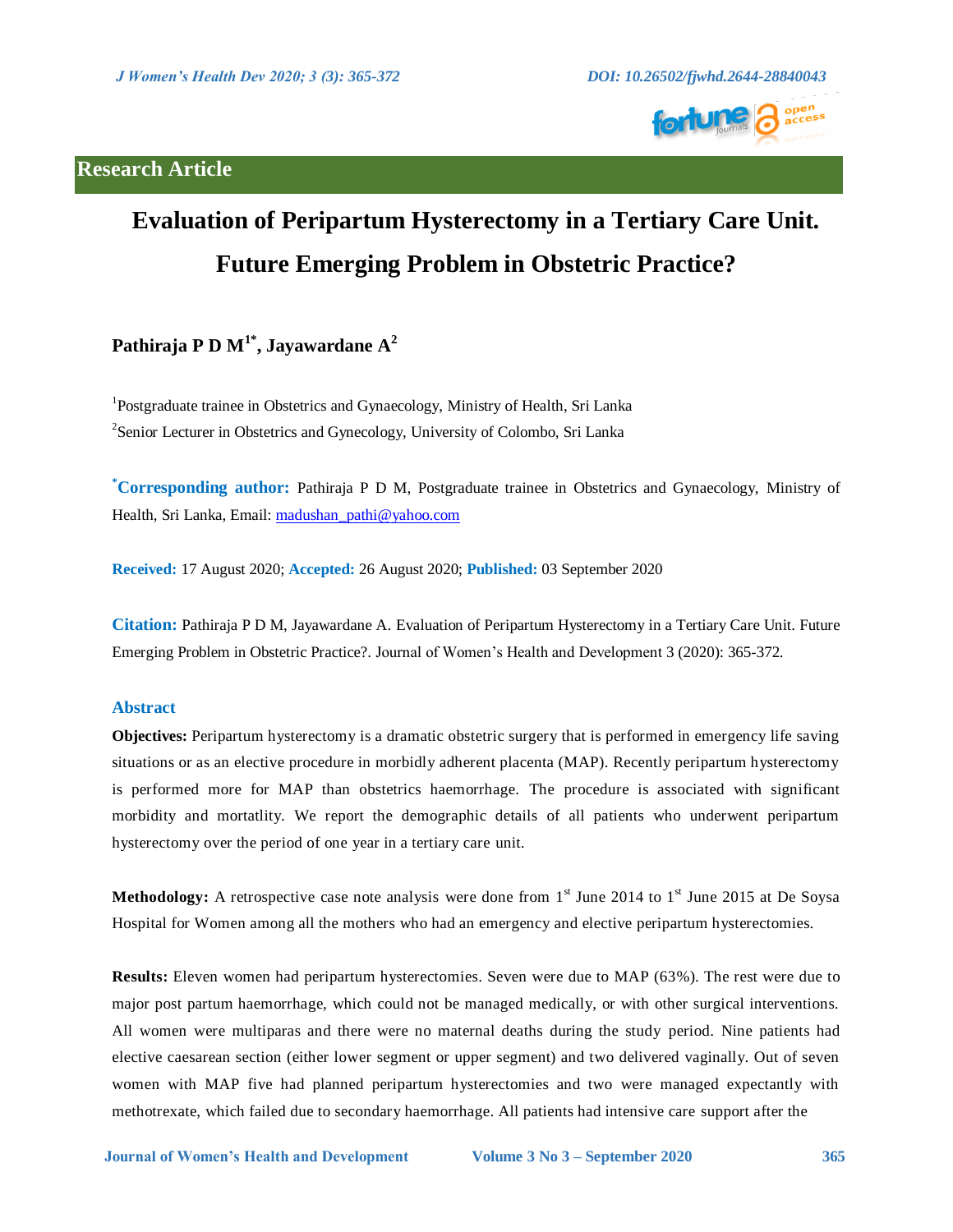surgery. All patients were managed in the multidisciplinary settings.

**Conclusion:** Evaluation of peripartum hysterectomy aids in the understanding of severe maternal morbidity which allowing for better resource utilization. Multidisciplinary team approach would results good maternal and fetal outcomes in peripartum hysterectomy cases.

**Keywords:** Peripartum hysterectomy; Postpartum hemorrhage; Morbidly adherent placenta

### **1. Introduction**

Peripartum hysterectomy is a good indicator of severe acute maternal morbidity or near miss events. The reported incidence of peripartum hysterctomy varies from 0.2 to 2 per 1000 deliveries in developed countries and higher rates have been reported in developing countries [1, 2]. An incidence of four cases per 10,000 births was observed in a population-based, matched case-control study using the Obstetric Surveillance System in United Kingdom [3]. A study done in Western Australia found that rate of peripartum hysterectomy was 1 per 1000 [4]. There are many causes necessitating a peripartum hysterectomy. Recent studies suggest that abnormal placentation due to previous caesarian section would be the leading cause.

Uterine atony was traditionally considered the common cause for peripartum hysterectomy. Clarke et al reported 43 % hysterectomies due to uterine atony in 1984 which was replaced by MAP (45 %) after an one decade [5]. The incidence of hysterectomy due to uterine rupture ranges from 11 to 45 % [6]. In developing countries there are other factors contributing, such as lack of one to one care during labour, low resources, delay in receiving tertiary care support etc. [7]. Despite the life saving ability, peripartum hysterectomy would contribute to severe maternal morbidity and it will negatively affect the future reproductive capacity. We explore demographic details of patients who had peripartum hysterectomies with a literature survey of similar studies, and methods to improve the patient outcomes.

### **2. Materials and Methods**

This is a retrospective observational study, conducted at De soysa hospital for women (DSHW) over one year from 01 June 2014 till 01 June 2015 among women who underwent both elective and emergency peripartum hysterectomies. The project was approved by the Ethical Review Committee, Faculty of Medicine, University of Colombo, Sri Lanka. Informed written consent was obtained from all participants. All the medical records were assessed and data obtained from case notes in the wards and intensive care units (ICU). Data were analysed for demographic profile, clinical characteristics, operative notes for indications, intraoperative findings, duration of surgery, blood loss, anesthesia records, duration of stay and postoperative events.

### **3. Results**

 **Journal of Women's Health and Development Volume 3 No 3 – September 2020 366** A total of eleven cases of peripartum hysterectomies were identified among 7160 deliveries. All patient were multiparas and nine had one or more previous caesarean sections. Mean age was 36. Majority of patients were delivered between 35 to 38 weeks of gestation. Five patients had elective classical caesarean followed by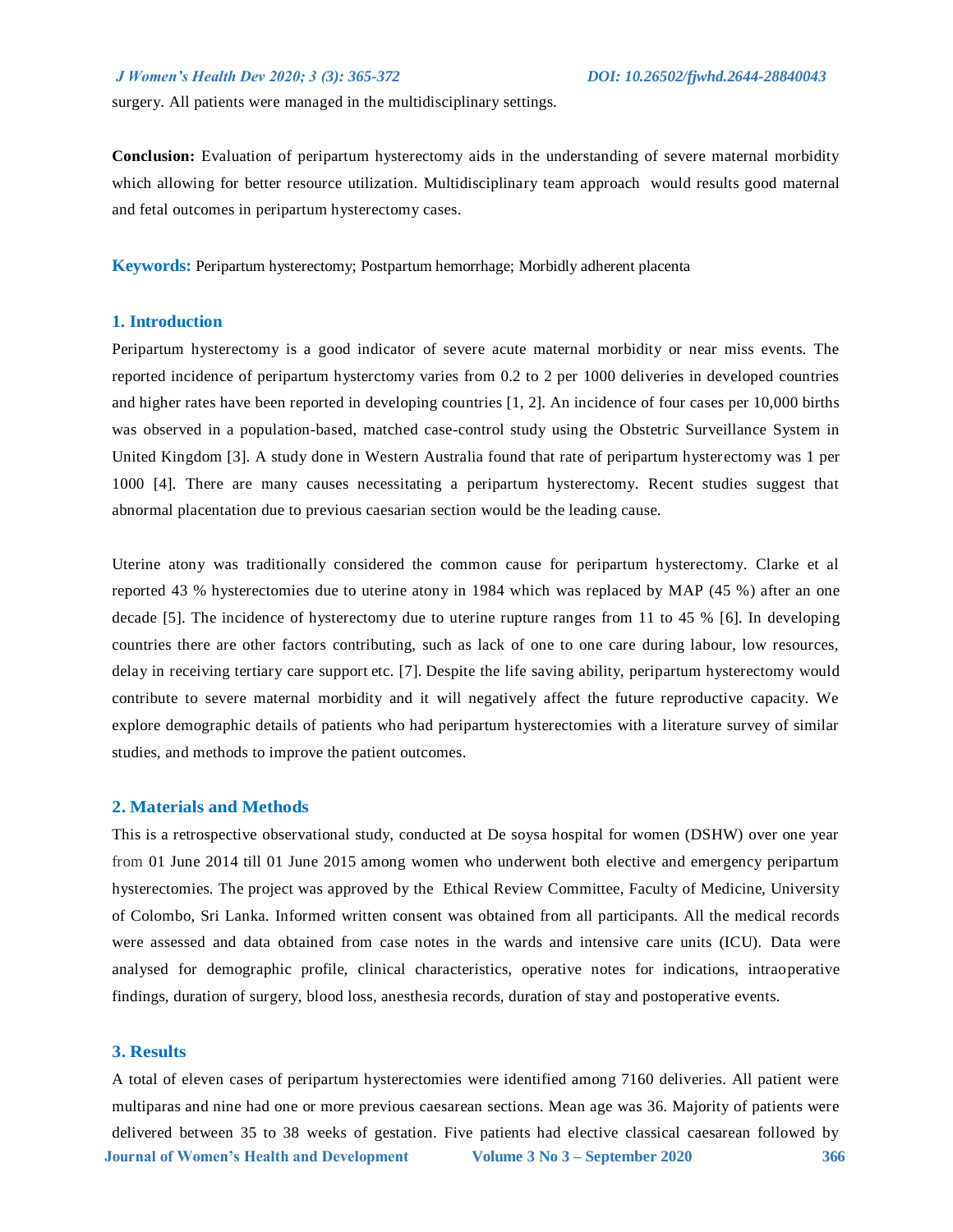hysterectomy and six had emergency hysterectomy due to uterine atony, uterine rupture and failed conservative management of MAP. There were no maternal deaths. One neonatal death was in a mother with acute fatty liver in pregnancy and the other due to severe fetal growth restriction (FGR). Diagnosis of MAP was based on ultrasound scan confirmed by the two clinicians and all women with MAP were electively admitted to hospital after 35 weeks. They had intramuscular dexamethasone for fetal lung maturation and some had blood transfusion for haemoglobin level optimization. All elective cases were performed at 35 to 36 weeks gestation after multidisciplinary evaluation.

| <b>Variable</b>                                    | Planned Group $(n=5)$ | <b>Emergency Group</b> $(n=6)$ |
|----------------------------------------------------|-----------------------|--------------------------------|
| Mean blood loss (ml)                               | 660                   | 2023                           |
| Average blood transfusion (packed red cells units) | $1.0(0-2)$            | $3.5(1-9)$                     |
| Mean ICU stay (days)                               | $4(1-12)$             | $6(1-18)$                      |
| Average hospital stay (days)                       |                       |                                |

**Table 1:** The maternal characteristics in peripartum hysterectomy patients.

The mean duration of a hysterectomy was 180 minutes and all were under general anaesthesia. All had preservation of their ovaries. The mean blood loss was 660 ml in elective hysterectomy patients, which is significantly low compared to emergency group which is 2033 ml (Table 2). The mean blood transfusion for elective group was one pack unit while 3.5 units for emergency group. Average stay in the ICU and hospital were not significantly differing between two groups. Bladder injury and febrile morbidity was low in elective group (Table 2).

| Complication          | Planned Group (n=5) | Unplanned Group $(n=6)$ |
|-----------------------|---------------------|-------------------------|
| Total hysterectomy    |                     |                         |
| Subtotal hysterectomy |                     | ↑                       |
| Wound infection       |                     |                         |
| Febrile morbidity     |                     | ∍                       |
| Bowel injury          |                     |                         |
| Bladder injury        |                     | ↑                       |
| Fistula formation     |                     | O                       |

### **Table 2:** Surgical outcomes.

 **Journal of Women's Health and Development Volume 3 No 3 – September 2020 367** Among women who had emergency hysterectomy, three were due to uterine atony, two due to failed conservative management of MAP and one after the uterine rupture. All patient had general anaesthesia during the hysterectomy procedure. Considering the mode of delivery, two had classical caesarean (patient with MAP), two had lower segment caesarean and two had vaginal delivery. All patients with uterine atony were managed medically and surgical tamponade methods before proceeding to hysterectomy. All neonates who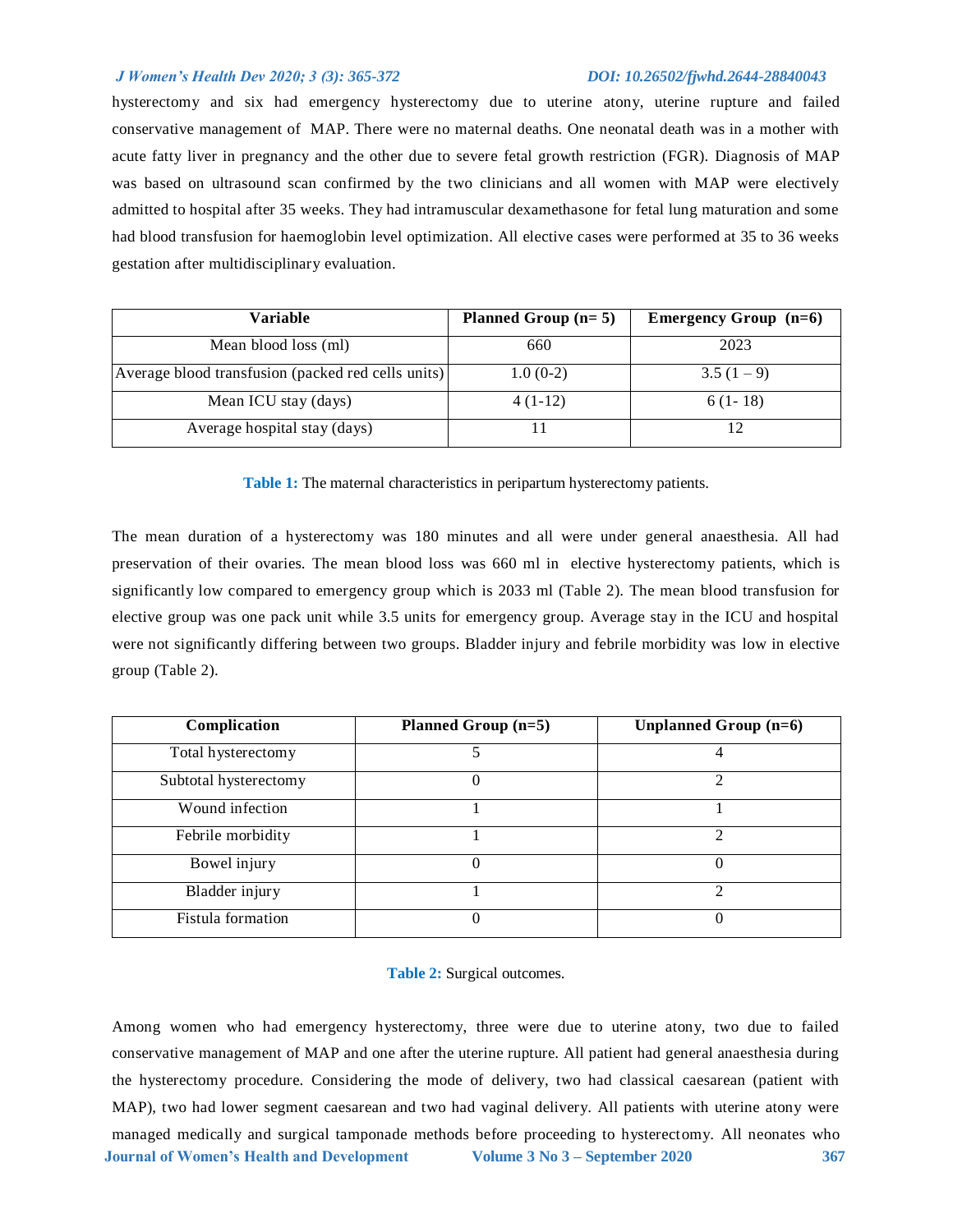delivered after classical caesarean section were observed in PBU and all had good outcome.

### **4. Discussion**

According to the recent report on maternal death surveillance from family health bureau Sri Lanka, the commonest cause for maternal death was dengue and influenza in pregnancy while, post partum haemorrhage, hypertensive disorders and sepsis appear in the middle of the list [8]. Even though our maternal mortality rate was relatively low compared to other South Asian countries still we experience significant maternal morbidity. Peripartum hysterctomy is a good example of a severe acute maternal morbidity or near miss events. The incidence of peripartum hysterectomy is 0.2- 4 per 1000 deliveries in developed countries and much higher in developing countries. The incidence of peripartum hysterectomy of 11/7160 deliveries is high. As a tertiary centre De Soysa hospital would take most of patients of MAP from other peripheral units. In our study, the most common indication of peripartum hysterectomy was MAP (63%).

The caesarean section rate has gradually increased in both government and private sector in Sri Lanka over the recent times. A study done at a single university obstetric unit found that caesarean section rate was 13 % in 1985 and in 2014 it was nearly 32 % [9]. At present, planned caesarean rate in UK is 9%, while emergency caesarean rate is 15% [10]. Brazil has the highest rate of caesarean section which is 58% [11]. All epidemiological studies in worldwide prove that there was a significant increase of the MAP mainly due to increase of caesarean sections, while, peripartum hysterectomy after vaginal delivery remains constant [12]. In our study, all patients with MAP had either previous one or two caesarean sections. The other risk factors for MAP includes advanced maternal age, multiparity, artificial reproductive methods mainly in -vitro fertilization, any condition resulting in damage to myometrium such as myomectomy, uterine curettage, manual removal of the placenta and postpartum endometritis. The evidence suggests overall odd ratio for MAP after previous uterine surgery is 3.40 [13].

Placenta praevia is another important risk factor for placenta accreta spectrum. The risk is further increased when it associated with a scar due to previous caesarean section. Meta analysis suggests increase the incidence of MAP from 3% in women with placenta praevia without previous uterine surgery increasing to 11 % to 67% for praevia with the first to fifth caesarean respectively [14]. Further, patients with previa and scarred uterus had a 16% risk of undergoing hysterectomy compared to 3.6% in patients with unscarred uterus [15]. Evidence suggests that, there is no difference in diagnostic value with magnetic resonance imaging (MRI) over the ultrasound scans for MAP when performed by the experts. Antonio et al reported that sensitivity and specificity to diagnose of MAP with ultrasound scan is 90% and 96% respectively [16]. In all our patients, MAP was diagnosed by ultrasound scan. Abnormalities seen between the uterine and bladder interface would be the most accurate with specificity of 99.75% [16].

All the patients with MAP were managed using a multidisciplinary approach. The Royal College of Obstetrics and Gynecology (RCOG) UK, suggest a six elements care bundle for management of MAP, which includes presence of senior obstetrician and anesthetist during the surgery, availability of adequate blood and other

 **Journal of Women's Health and Development Volume 3 No 3 – September 2020 368**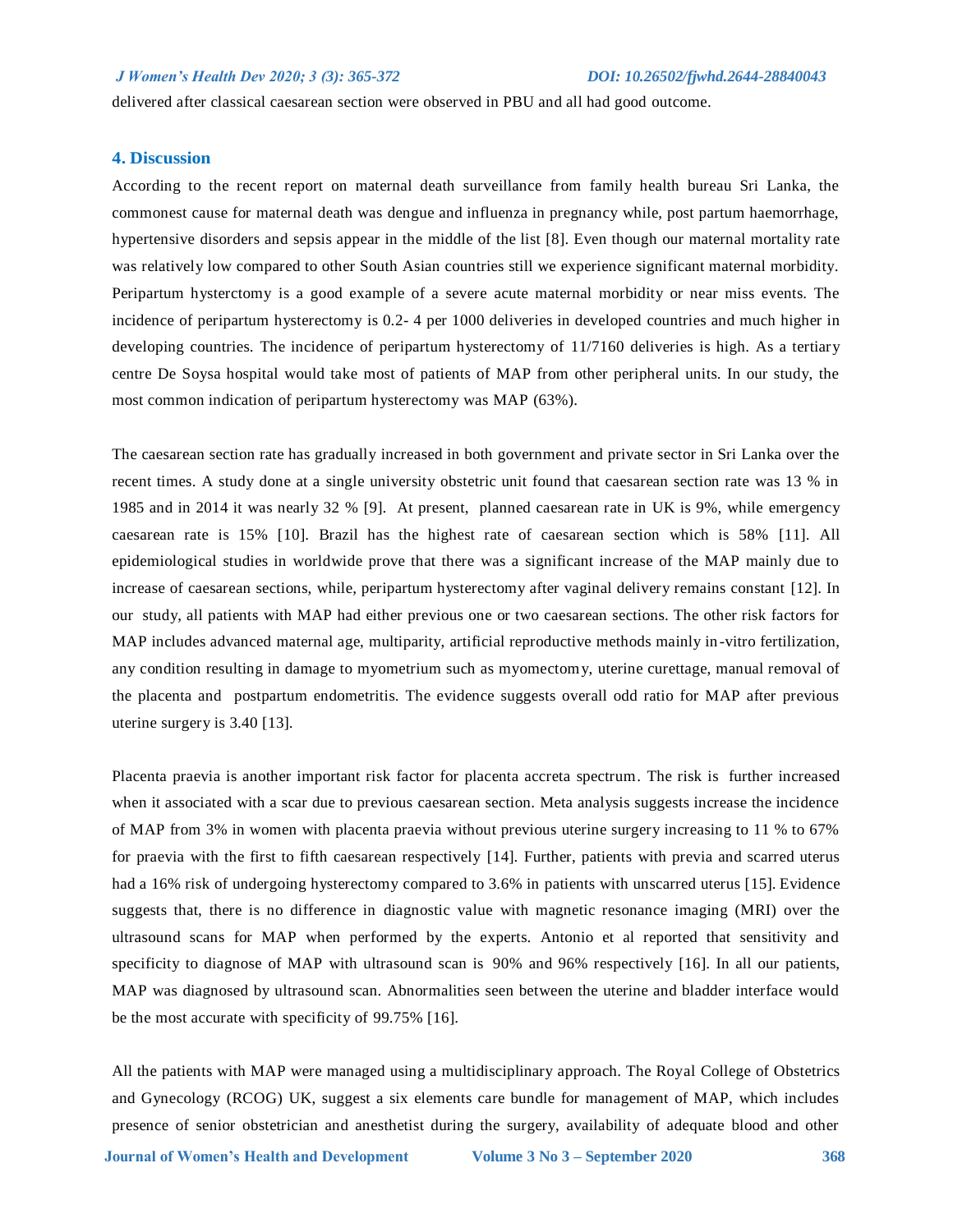blood products, multidisciplinary approach for planning the procedure, prior discussion and consent for hysterectomy or conservative approach and availability of level 2 critical care bed [17]. All the cases of MAP were delivered between 35- 36 weeks of gestation. In MAP, delivery time is all ways a balance between maternal morbidity and neonatal prematurity. RCOG and American college of obstetric and gynaecology (ACOG) suggest in the absence of other risk factors for pre term delivery MAP should be deliver between 35 to 36+6 gestation [16, 17]. In the presence of risk factors, delivery time would be 34 to 35 weeks to avoid emergency surgery. However, still up to 20 % of women end up with emergency delivery.

All patients had intramuscular Dexamethazone 6 mg twice daily for 48 hours for fetal lung maturation. Neonatal morbidity such as low APGAR at 5minuts, neonatal intensive care admission, fetal anaemia, respiratory distress syndrome is higher in women with MAP. It can be significantly reduced by prior steroids cover. In MAP tocolysis would not be recommended. General anaesthesia would be the best for surgeries involved with MAP. Prophylactic antibiotics are indicated, with repeat doses with longer surgery or in severe haemorrhage. Maternal complications in placenta accreta spectrum are primarily the result of massive obstetric haemorrhage and its complications such as coagulopathy and multisystem organ failure. Studies found that mean estimated blood loss in MAP ranges from two to seven litres and median number of units of blood transfused is five red cell units. RCOG care bundle includes all units should ensure availability of red cells, fresh frozen plasma, and cryoprecipitate or fibrinogen concentrate before start the procedure [19]. In extreme situations and when the blood group is unknown, group O rhesus D negative red cells should be given. We obtained help from Haematologist and Transfusion Medicine specialist guided by thromboelastography (ROTEM) for clotting factor replacement.

The ideal incision for MAP would be the midline approach, as fetus can then be delivered through a classical incision avoiding placenta. Placental mapping would be benefitted to avoid incision going through the placenta. Once fetus is delivered, uterus can be repaired in two layers and then proceed to hysterectomy with in situ placenta. Mannual removal should not be attempted, as partial separation is likely to cause massive blood loss. Total hysterectomy is always recommended. On the other hand, subtotal hysterectomy is much quicker, less invasive and less blood loss. Proportion of subtotal hysterectomy performed for severe post partum haemorrhage ranges from 50% to 80% [20]. We performed subtotal hysterectomy in two emergency cases (due to primary post partum haemorrhage) while; all elective surgeries had total hysterectomy. Normal hysterectomy clamps (Kocher and Zeppelin) cause more tissue trauma, which cause more bleeding, and we found Howard Kelly haemostatic forceps were better. Compression of the descending aorta reduces uncontrollable bleeding in emergency situations. For elective cases pre op internal ileac balloon catheterization with the help of interventional radiologist is still controversial [21]. We did not experience much benefit of this method and found it to be highly operator dependent. Recent studies do not show a significant benefit from this procedure. It has been reported to cause thromboembolism or ileac artery rupture. However, it would be a good option for a patient who decline blood transfusion.

In placenta percreta cases due to risk of bladder invasion pre operative cystoscopy and ureteric stenting is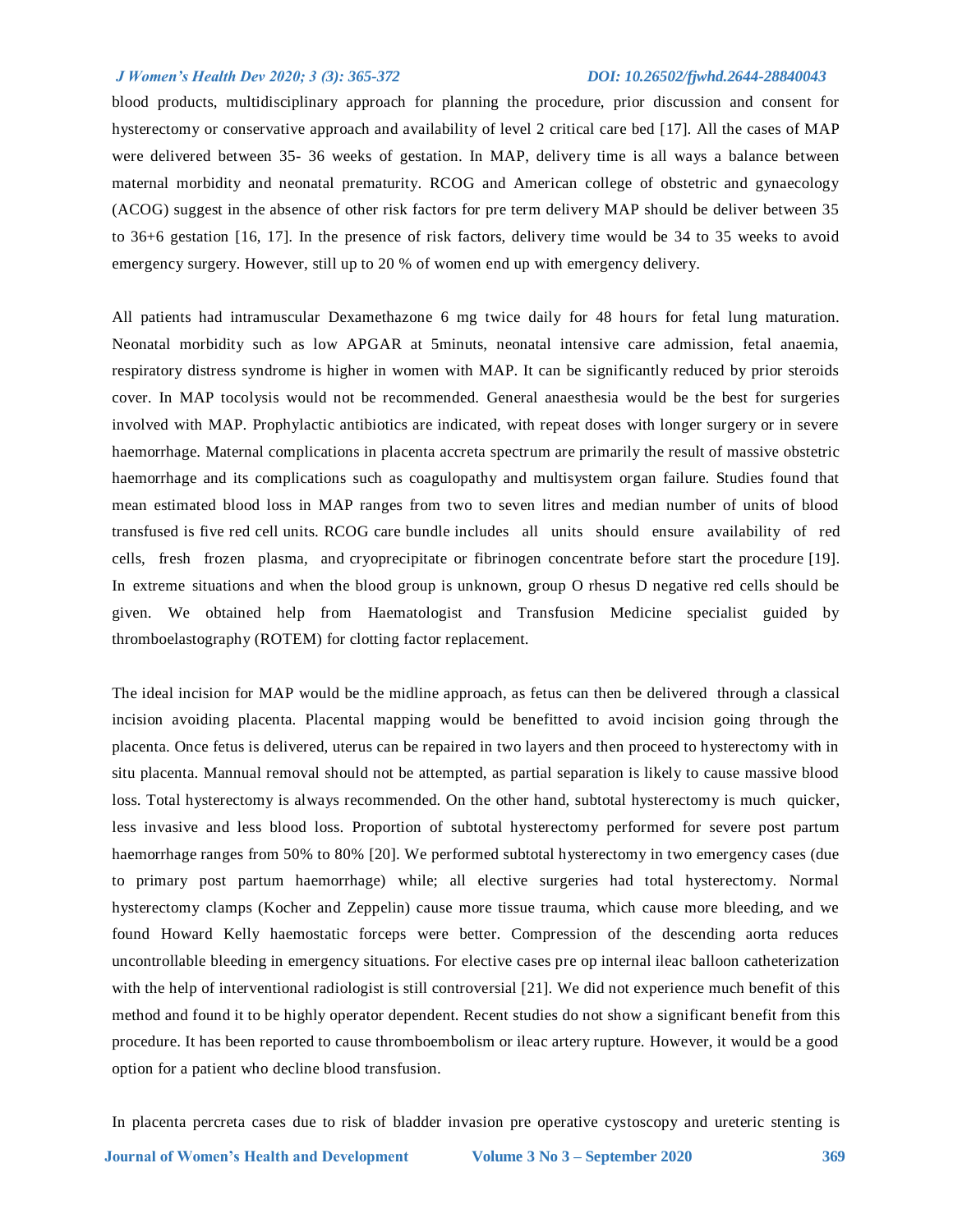recommended. In such a situation we obtained on site support from an urologist. Filling the bladder with saline helps to identify the tissue plane. Planned cystotomy helps to identify the percreta villous tissue, prevents extensive muscle damage to bladder and formation of fistula [22]. The triple P procedure is a novel concept where removal of the area of the uterus where placenta was tightly attached and conserving the rest [23]. This consists of preoperative placental localisation, pelvic devascularisation and not separating the placenta after the delivery of the fetus. The delivery would be done through transverse incision above the placental attachment site. The expectant management with keeping the placenta in-situ for post partum period is challenging [24]. Both patients managed according to this method, had emergency hysterectomy with massive blood loss in our study. One patient presented with secondary post partum haemorrhage and other had sepsis and failed evacuation led to haemorrhage and ended up with hysterectomy. Women should be informed about the risk of secondary haemorrhage, sepsis, septic shock, fistula formation and uterine necrosis. Methotrexate as an adjuvant treatment has no proven benefit and can cause adverse effects such as myelosuppression and nephrotoxicity [25].

### **5. Conclusion**

Peripartum hysterectomy is an emerging problem, which create significant maternal morbidity. Our study identifies MAP as the leading cause for peripartum hysterectomies. Identification of early gestation of MAP cases and referral to tertiary units would have better maternal and fetal outcomes. Multidisciplinary team approach would results less morbidity and overall safety to both mother and baby. We encourage developing specialist centers to manage patient with MAP, as it would be an emerging problem in future obstetric practice.

### **Conflicts of Interest**

There are no conflicts of interest.

### **Financial Support and Sponsorship**

This research did not receive any specific grant from funding agencies.

### **Acknowledgements**

This study would not have been possible without the contribution and enthusiasm of the staff of DSHW. I would like to thank Prof Hemantha Senanayake, NIC Perera , G.S.P. Keerthisena for their valuable contributions and advice during preparation of the manuscript.

### **References**

- 1. Kwee A, Bots ML, Visser GHA, Bruinse HW. Emergency peripartum hysterectomy: prospective study in The Netherlands. Eur J Obstet Gynecol Reprod Biol 124 (2006): 187-192.
- 2. Cheng HC, Pelecanos A, Sekar R. Review of peripartum hysterectomy rates at a tertiary Australian hospital. *ANZJOG* 56 (2016): 614-618.
- 3. Knight M, Kurinczuk JJ, Spark P, Brocklehurst P. Cesarean Delivery and Peripartum Hysterectomy. Obstet Gynecol 111 (2008).

 **Journal of Women's Health and Development Volume 3 No 3 – September 2020 370**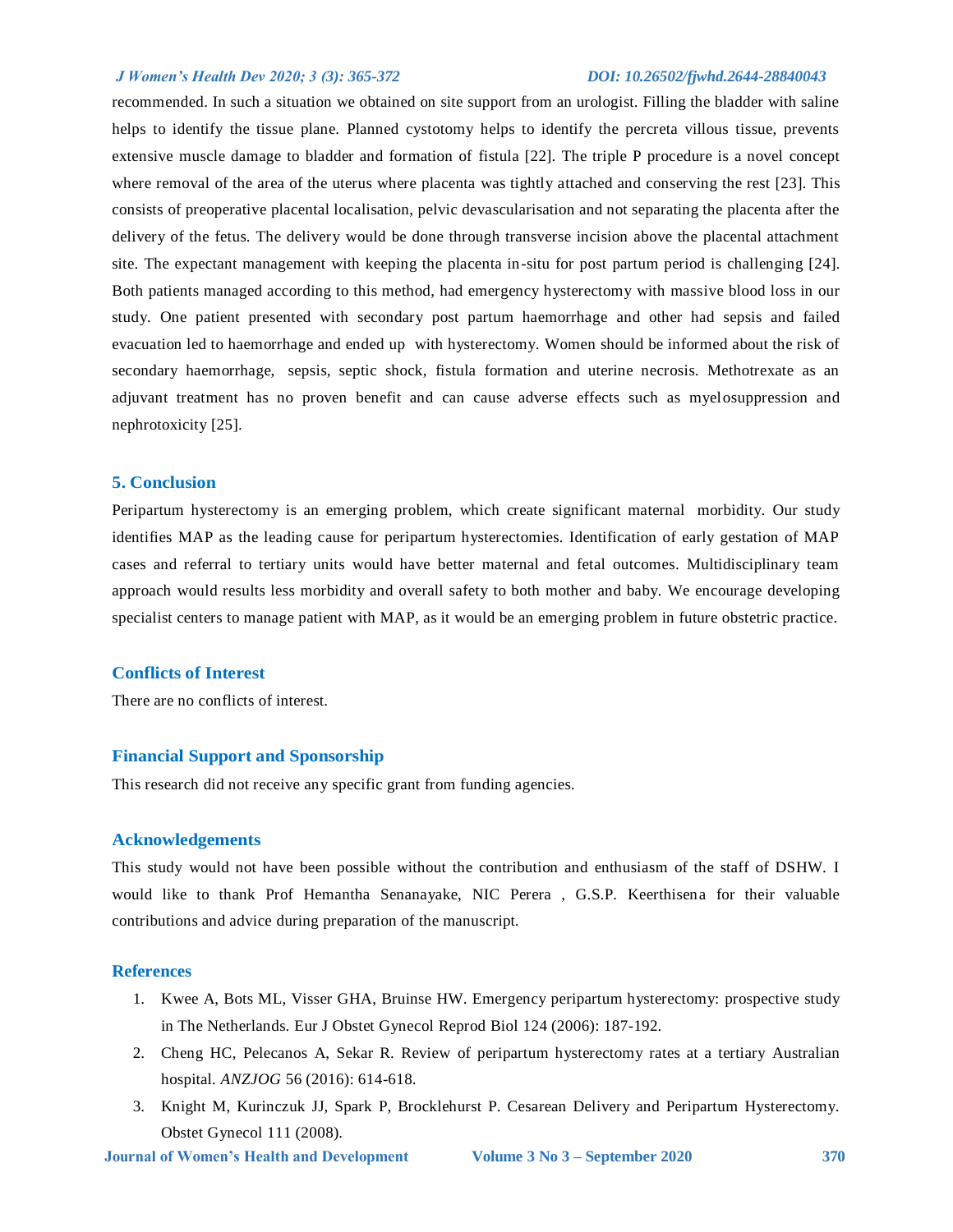- 4. Kaushalya Arulpragasam, Grace Hyanes, Mathias Epee Bekima. Emergency peripartum hysterectomy in a Western Australian population: Ten-year retrospective case-note analysis. Aust N Z J Obstet Gynaecol (2018): 1-5.
- 5. Clark SL, Yeh SY, Phelan JP, Bruce S, Paul RH. Emergency hysterectomy for obstetric hemorrhage. Obstet Gynecol 64 (1984): 376-380.
- 6. Machado L. Emergency peripartum hysterectomy: incidence, indications, risk factors and outcome. N Am J Med Sci 3 (2011): 358-361.
- 7. Khan KS, Wojdyla D, Say L, Gülmezoglu AM, Van Look PF. WHO analysis of causes of maternal death: a systematic review. Lancet 367 (2006): 1066-1074.
- 8. Wijesinghe PS, kapila Jayarathana, Dimuth Peiris. National maernal Death response ad surveillance. Ceylon medical journal 62 (2019): 1-3.
- 9. Goonewardane M, Peiris M, Sandeeepani, Analysis of high caesarian section rates: second step after audits using the Ten group Classification System. Ceylon medical journal 62 (2017): 149-158.
- 10. National maternity and perinatal Audit based on births on NHS maternity service. Clinical report (2017).
- 11. Laiane Santos Eufrasio, Damiao Ernanae de Souyza, Elizebel De Souza RamalhoViana. Brazilian regional differences and factors associated with the prevalence of cesarean sections. Fisioter (2018): 31.
- 12. Yamani Zamzami TY. Indication of emergency peripartum hysterectomy: review of 17 cases. Arch Gynecol Obstet 268 (2003): 131-135.
- 13. Fitzpatrick KE, Sellers S, Spark P, Kurinczuk JJ, Brocklehurst P, Knight M. Incidence and risk factors for placenta accrete, increta and percreta in the UK: a national case-control study. PLoS One (2012).
- 14. Silver RM, Landon MB, Rouse DJ, Leveno KJ, Spong CY, Thom EA. Maternal Morbidity Associated With Multiple Repeat Cesarean Deliveries. Obstet Gynecol 107 (2006): 1226-1232.
- 15. Christopoulos P, Hassiakos D, Tsitoura A, Panoulis K, Papadias K, Vitoratos N. Obstetric hysterectomy: A review of cases over 16 years. J Obstet Gynaecol 31 (2011): 139-141.
- 16. D'Antonio F, Iacovella C, Bhide A. Prenatal identification of invasive placentation using ultrasound: systematic review and meta-analysis. *Ultrasound Obstet Gynecol* 2013; 42 : 509–17.
- 17. Erm Jauniaux, Z Alfirevic, A G Bhide, M A Belfort, G J Burton, S L Collins, et al. Placenta Praevia and Placenta Accreta: Diagnosis and Management, Green-top Guideline No. 27a. BJOG 126 (2019): e1-e48.
- 18. Antenatal Corticosteroids to Reduce Neonatal Morbidity, Green-top Guideline No. 7 (2010).
- 19. Blood Transfusions in Obstetrics, Green-top Guideline No. 47. RCOG (2015).
- 20. Stanco LM, Schrimmer DB, Paul RH, Mishell DR. Emergency peripartum hysterectomy and associated risk factors. Am J Obstet Gynecol 168 (1993): 879-883.
- 21. Bishop S, Butler K, Monaghan S, Chan K, Murphy G, Edozien L. Multiple complications following the use of prophylactic internal iliac artery balloon catheterisation in a patient with placenta percreta. Int J Obstet Anesth 20 (2011): 70-73.
- 22. Norris BL, Everaerts W, Posma E, Murphy DG, Umstad MP, Costello AJ, et al. The urologist's role in multidisciplinary management of placenta percreta 117 (2016): 961-965.